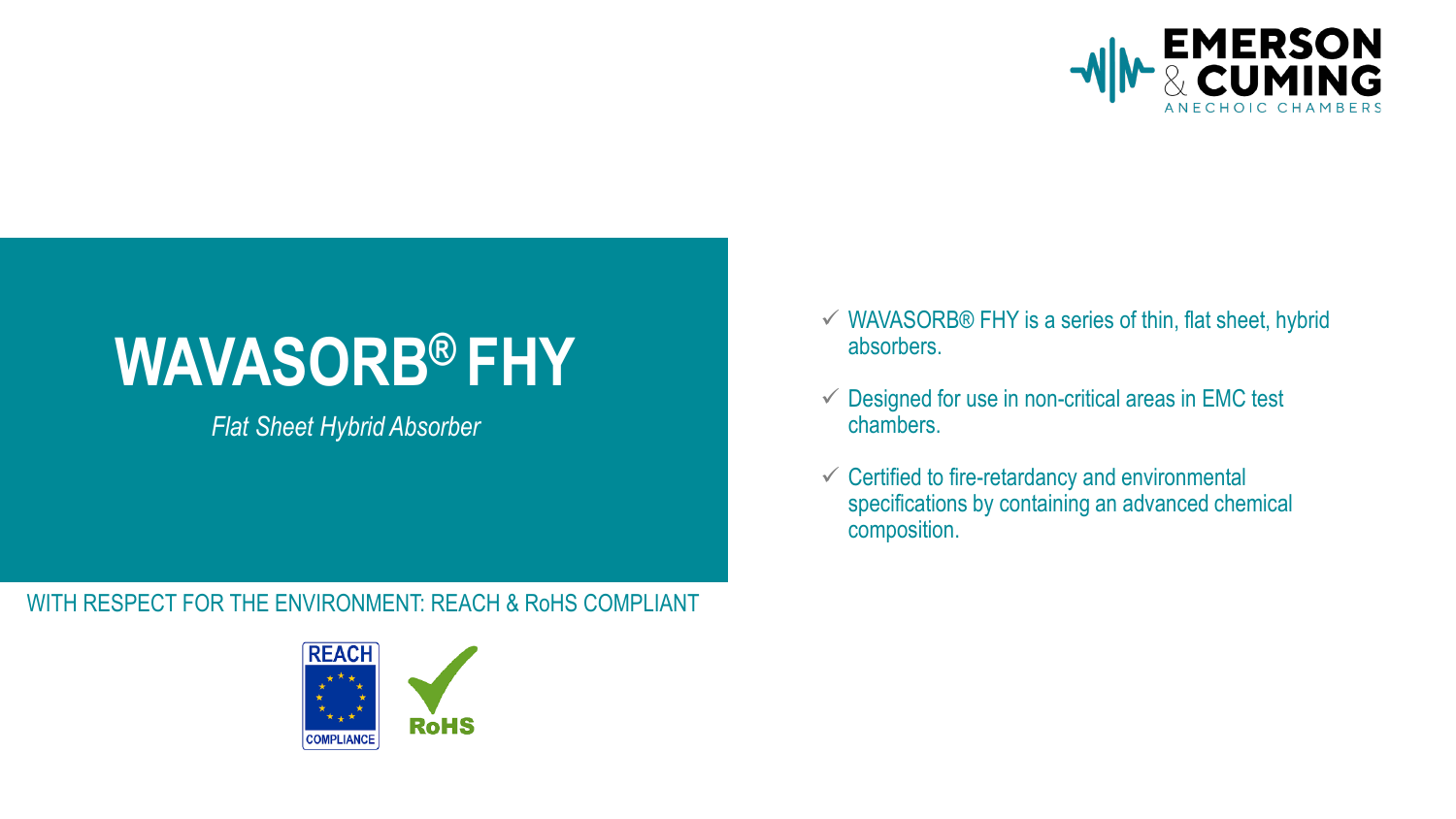## **WAVASORB® FHY**

### Manufacturing & Installation Methods **Applications**

WAVASORB® FHY is:

- a series of thin, flat sheet, hybrid absorbers which are typically used on top of ferrite tiles in EMC chambers;
- typically bonded to the ferrite surface using either E&C ADHESIVE 13111 or velcro fastener:
- $\checkmark$  designed for indoor use only.

Pieces to cover the floor may simply be put into place or may be bonded to the surface.



- $\checkmark$  WAVASORB® FHY is the preferred solution for the anechoic chamber lining of non-critical and complex areas in EMC chambers. The optimum layout depends on the precise chamber dimensions and test configuration.
- $\checkmark$  If a broadband performance from below 30 MHz to over 40 GHz is required, the best possible absorber choice that go with WAVASORB® FHY, is WAVASORB® VHY (check the datasheet WAVASORB® VHY into this respect).

### Measurement Techniques

WAVASORB® FHY is manufactured in well-defined batches, and their fire-retardant properties are monitored following internal ISO 9001 procedures.

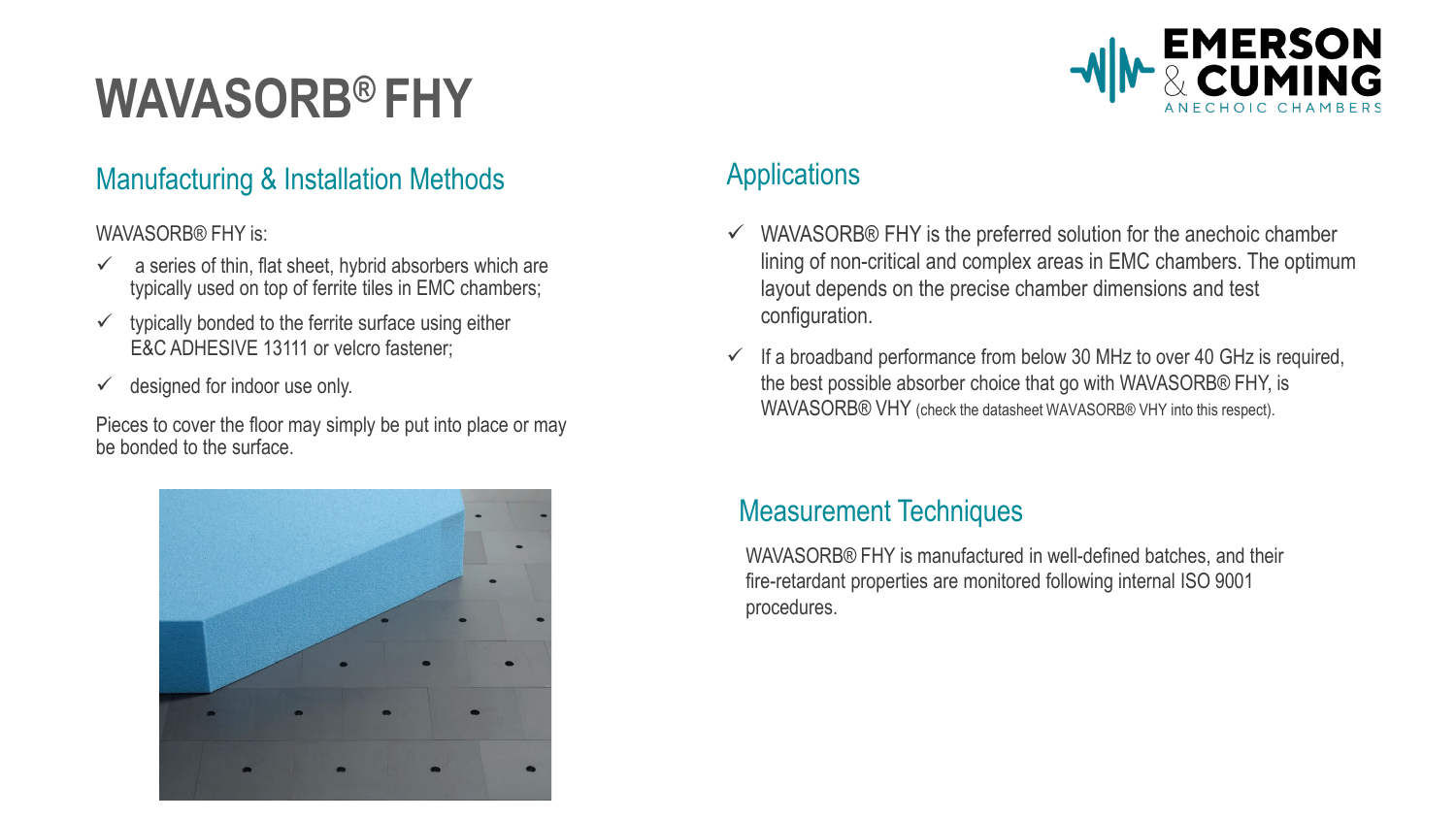## **WAVASORB® FHY**



| Handling Temperature(1)      | $+5^{\circ}$ C to $+35^{\circ}$ C                                     |
|------------------------------|-----------------------------------------------------------------------|
| <b>Humidity Range</b>        | 30% to 70%                                                            |
| <b>Fire Retardancy Tests</b> | According to:<br>- DIN 4102-1 Class B2<br>- NRL 8093 Tests 1, 2 and 3 |
| <b>REACH compliant</b>       | According to EC 1907/2006                                             |
| <b>RoHS</b> compliant        | According to 2015/863/EU                                              |
| <b>Quality control</b>       | <b>ISO 9001</b>                                                       |
| <b>Product life</b>          | +25 years under controlled environment                                |

*(1) Depending on the application, the absorber can withstand temperatures of +90°C, for more information, contact your sales representative*

## Characteristics **Physical properties**

|                                                                                                                          | Standard Color(1)                    | Standard footprint <sup>(2)</sup>                   |  |  |
|--------------------------------------------------------------------------------------------------------------------------|--------------------------------------|-----------------------------------------------------|--|--|
| <b>WAVASORB® FHY</b>                                                                                                     | Light blue                           | 60 cm x 60 cm                                       |  |  |
| (1) Various colours available on request<br><sup>(2)</sup> The above-mentioned dimensions have a tolerance of $+/-$ 6 mm |                                      |                                                     |  |  |
|                                                                                                                          | Total height $(1)$<br>$1 - \ldots 1$ | Average weight $(2)$<br>$\mathbf{H}$ . $\mathbf{H}$ |  |  |

|                      | Total height "<br>$\mathsf{(cm)}$ | Average weight $\mathbf{r}$<br>(kg) |
|----------------------|-----------------------------------|-------------------------------------|
| <b>WAVASORB® FHY</b> | 10,0                              | ን በ                                 |
|                      |                                   |                                     |

*(1) The above-mentioned dimensions have a tolerance of +/- 6 mm*

*The dimensions of WAVASORB® FHY may vary according to the absorber layout of the chamber Consult your sales representative for detailed information*

*(2) Weight values are subject to change*

*Sizes of WAVASORB® FHY can easily be customized to fit any specific project area. Multiple variables go with WAVASORB® FHY-absorbers, e.g. plastic coating, painting/coating colours, … For more information, contact your sales representative.*